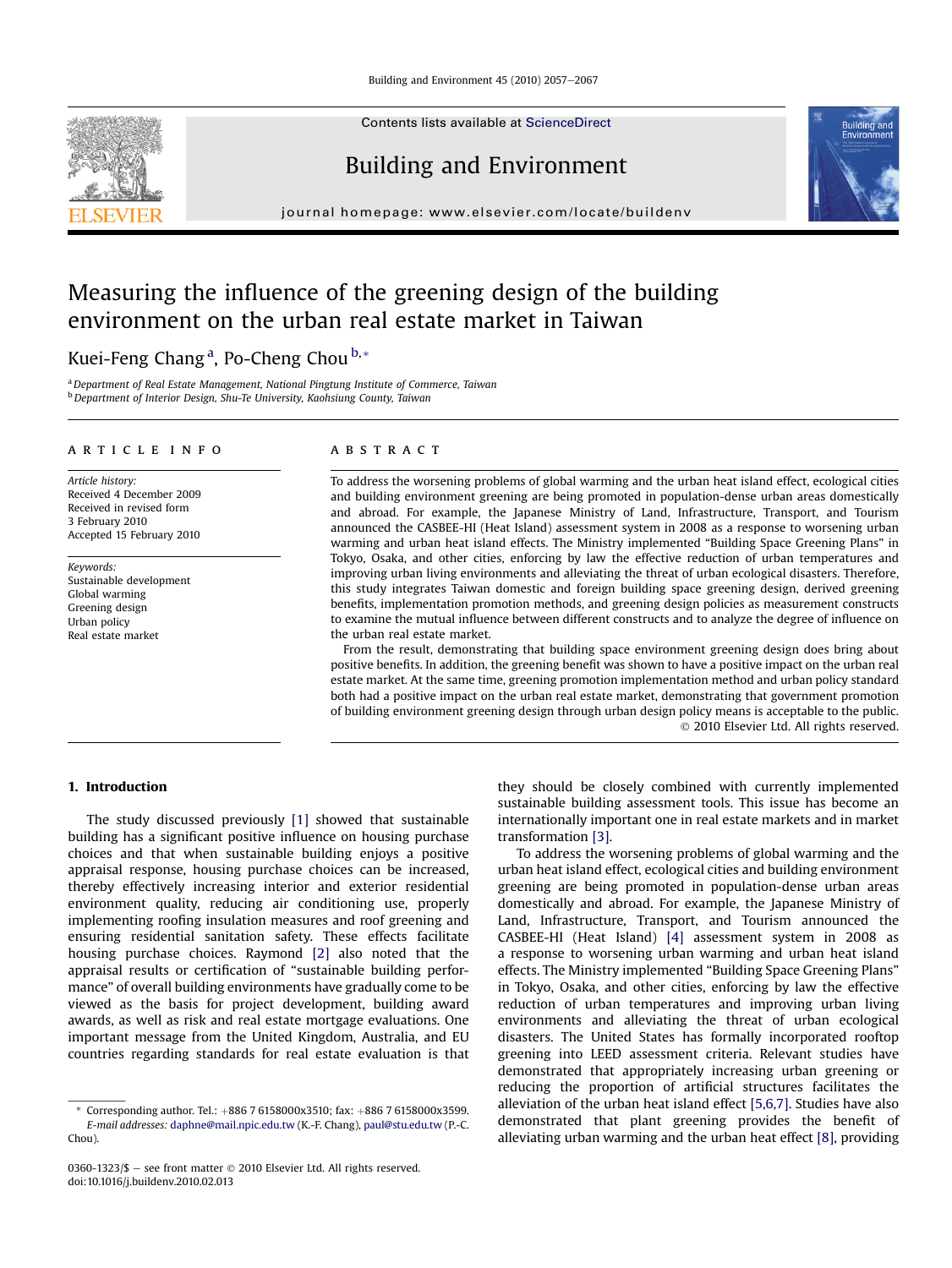tangible aid in reducing energy consumption as well as improving optimal energy use; such greening constitutes the optimal implementation in pursuing a sustainable ecological living environment [\[9,10\].](#page--1-0) In addition, "greening approaches" are the most inexpensive method of reducing temperatures [\[11\].](#page--1-0)

The greening benefits resulting from space greening of building rooftops, walls, and bases can not only improve overall urban environmental quality, it can also improve the added value of buildings, e.g. increasing asset value, improving image and reputation, and increasing market competitive ability [\[3,12,13\].](#page--1-0) In the rapid increase of high-rise buildings in Taiwan, the development behaviors of builders favor the maximum usage benefits of bases; their contributions to environmental greening have been limited to minimum legal standards. Furthermore, the "Green Building Standard Promotion and Usage Operating Points" announced by the Building Research Institute of the Ministry of the Interior does not legally enforce the incorporation of privately-constructed buildings into the range of evaluation. Other relevant greening regulations and policies lack detailed specifications for the greening of the rooftops, walls, and base areas of building environment spaces.

Because Taiwan's building green design and urban real estaterelated research are few, but this research hopes to obtain views on this topic of the general public, also worried that the general public do not to understand questionnaire question, therefore this text is to investigate the respondents with the basic specialized background of building, real estate, urban plan, and so on, then, the investigation object is not to emphasize specially the years of experience in green buildings. Therefore, the following objectives have been set for this study:

- 1. To integrate Taiwan domestic and foreign building space greening design, derived greening benefits, implementation promotion methods, and greening design policies as measurement constructs to analyze the mutual influence between different constructs.
- 2. To examine the influence of the building greening construct on urban real estate markets.

3. To determine the key variables/dimensions of urban real estate markets which are affected by the building greening construct, and provide domestic real estate-related industries and domestic cities with a reference for urban greening laws and policy promotion.

#### 2. Literature examination

It can be seen from the studies discussed above that building space environment greening is an important component of sustainable building evaluations. Therefore, this paper organizes literature on greening-related evaluation content and Taiwan domestic and foreign greening standards and urban design for the benefit of sustainable building environment performance evaluation tools; this paper attempts to clarify the benefits produced by building space environment greening and its impact on the urban real estate market.

#### 2.1. The impact of sustainable building and building space environment greening on the real estate market

As the climate experiences abnormal changes, international primary evaluation systems have also gradually begun to emphasize overall environmental climate regulation, creation of natural ecological environments, and the development of regional and urban evaluation tools. The warming caused by rapid development of large urban areas has led many countries to become aware of the importance and urgency of the greening of urban spaces, leading many countries to actively promote building greening policies.

Western countries were the first to begin developing and implementing greening. According to American and British studies, the asset value of a building can increase by  $6-15%$  if it is covered by trees [\[13\]](#page--1-0); such green rooftop buildings as well as the social and environmental benefits they confer are greatly supported by the public [\[14\]](#page--1-0). Three-dimensional greening methods can also be used to alleviate the abnormal expansion and contraction caused by climate change, thereby reducing the need for roof repairs and roof replacements [\[13\]](#page--1-0); the implementation of rooftop greening can extend roof lifespans by approximately 20 years [\[15\]](#page--1-0).

#### Table 1

Conmecting with building environmental green criteria of the main international assessment tools.

| Assessment tool                                                                                                      | Developer                                                                                                                                                             | Conmecting with building environmental green criteria                                                                                                                                                                                                                                                                                                                                  |
|----------------------------------------------------------------------------------------------------------------------|-----------------------------------------------------------------------------------------------------------------------------------------------------------------------|----------------------------------------------------------------------------------------------------------------------------------------------------------------------------------------------------------------------------------------------------------------------------------------------------------------------------------------------------------------------------------------|
| SBTool 2008 (Sustainable Building<br>Assessment Tool)                                                                | iiSBE                                                                                                                                                                 | • Urban Design and Site Development<br>• Greenhouse Gas Emissions (Annual GHG emissions from all energy<br>used for facility operations)<br>• Other Atmospheric Emissions (Emissions of ozone-depleting<br>substances during facility operations, Emissions of acidifying<br>emissions during facility operations, Emissions leading to photo-<br>oxidants during facility operations) |
| LEED-NC 2009 2 <sup>nd</sup> 2008 (Leadership in<br>Energy and Environment Design for<br>New Construction)           | U.S. Green Building Council (USGBC)                                                                                                                                   | • Sustainable sites (Development Density, Development Footprint,<br>Landscape & Exterior Design to Reduce Heat Islands)                                                                                                                                                                                                                                                                |
| LEED-EB 2009 (LEED for Existing<br>Buildings: Operations &<br>Maintenance)                                           | U.S. Green Building Council (USGBC)                                                                                                                                   | • Sustainable sites (High Development Density Building & Area,<br>Heat Island Reduction)                                                                                                                                                                                                                                                                                               |
| CASBEE-NC 2008 (Comprehensive<br>Assessment System for Building<br>Environmental Efficiency for New<br>Construction) | Housing Bureau, Ministry of Land, Infrastructure,<br>Transport and Tourism (MLIT)/Japan GreenBuild<br>Council (JaGBC)/Japan Sustainable Building<br>Consortium (JSBC) | • Preservation & Creation of Biotope Townscape & Landscape,<br>Improvement of the Thermal Environment on Site<br>• Consideration of Global Warming, Consideration of Local<br>Environment (Heat Island Effect)                                                                                                                                                                         |
| CASBEE-EB 2006 (CASBEE for Existing<br>Building)                                                                     | Housing Bureau, Ministry of Land, Infrastructure,<br>Transport and Tourism (MLIT)/Japan GreenBuild<br>Council (JaGBC)/Japan Sustainable Building<br>Consortium (JSBC) | • Consideration of Global Warming, Consideration of Local<br>Environment (Heat Island Effect)                                                                                                                                                                                                                                                                                          |
| EEWH 2007 (Ecology, Energy Saving,<br>Waste Reduction, Health)                                                       | Architecture & Building Research Institute, Ministry<br>of the Interior, Taiwan                                                                                       | • Biodiversity; Greenery; Soil Water Content; Energy conservation;<br>CO <sub>2</sub> Emission; Waste Reduction; Indoor Environment; Water<br>Resource; Sewer and Garbage                                                                                                                                                                                                              |